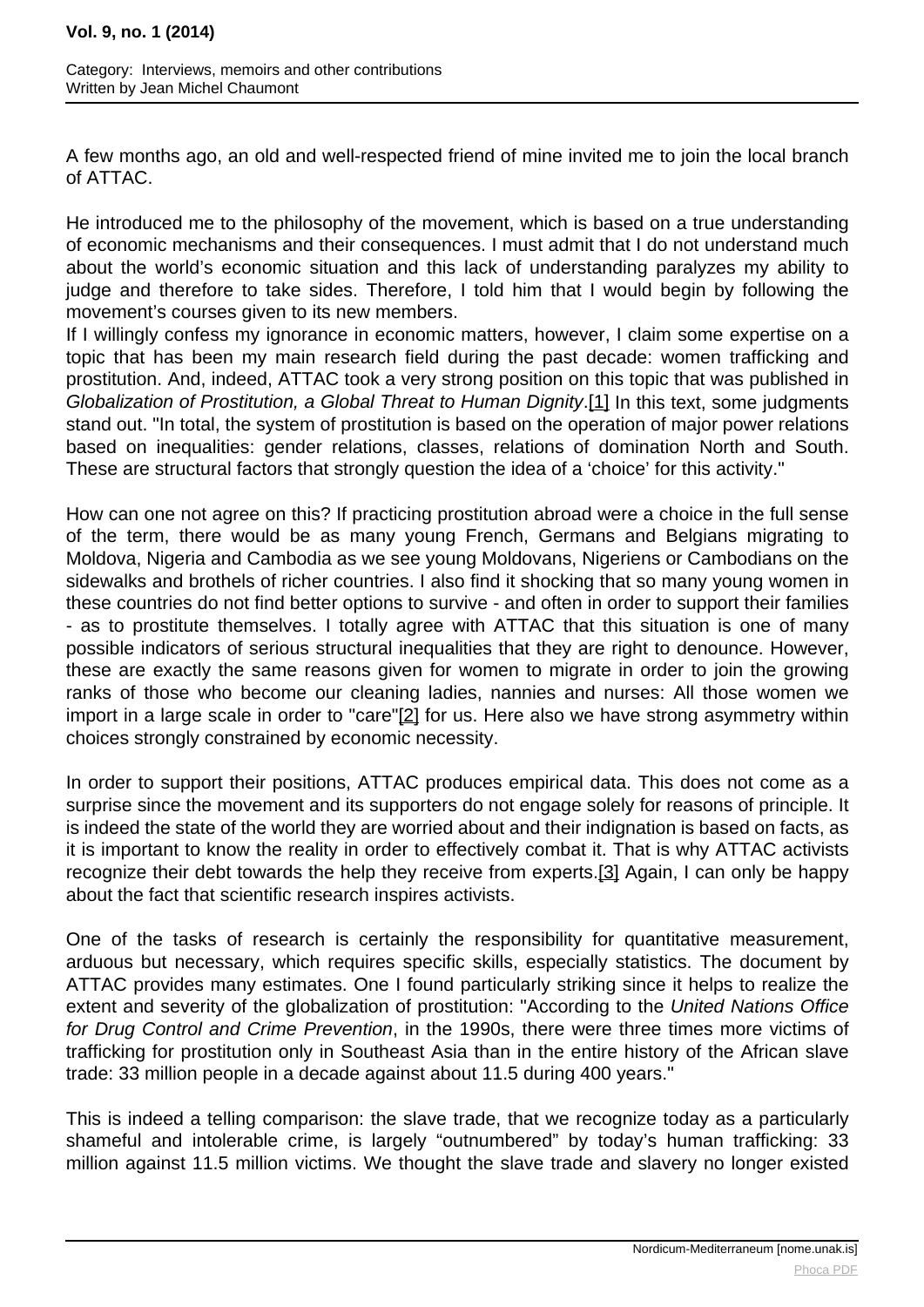<span id="page-1-0"></span>except in some exceptional circumstances, which otherwise were happily overcome: experts and activists are forcing us to open our eyes to the reality of a world that has become in need of fundamental reform.

# **Searching for sources**

Still, the figure of 33 million trafficked women in ten years in Southeast Asia seemed very high to me and where does this figure come from? Leaving aside for a moment the document by ATTAC, I look up the scientific literature and, as I recommend to my students, I start by turning toward a scientific encyclopedia, in this case, the Dictionary of Violence just released by the "Presses Universitaires de France", which seems to be a good starting point. I open my dictionary at page 1330 with the entry "Traffic". This is an important entry, since the article has no less than six pages. It is signed Malka Marcovich - one of the authors who inspired ATTAC's document - and I quickly found the confirmation that activists were not mistaken in the estimated number. I quote: "Pino Arlacchi, Director of UNODC [United Nations Office on Drugs and Crime], stated that trafficking for prostitution had reached 33 million victims in the 1990s in Southeast Asia, three times more victims than the figures established for the African slave trade for a period of four hundred years, which were estimated at 11 and a half million people.["\[4\]](#page-1-0) Since the author of the estimate is identified here, I look at the bibliography of the article by Marcovich in order to research Pino Arlacchi's statement, which she found sufficiently reliable in order to be reproduced in a scientific article for an encyclopedia. She presents herself as a historian and, therefore, I assume being an expert in reading sources critically.

The bibliography contains no title written by Pino Arlacchi, but there are named three UNODC publications accessible on the Internet: The first, "Global Initiative to Fight Human Trafficking["\[5\]](#page-1-0) (2008), is a presentation of an international campaign; the second "Global Report on Trafficking in Persons" (200[9\)\[6](#page-1-0)], contains figures gathered in 155 countries, but does not mention 33 million; and the third, "Trafficking in Person: Analysis in Europe" (2009), does not match any title on the website of UNODC and I suppose it must be the last part of the report devoted to Europe. But where does the figure of 33 million come from?

So I return to the bibliography from Marcovich and find a book that I think might help me in my quest: it is the work of Richard Poulin, professor of sociology at the University of Ottawa, entitled The Globalization of Sex Industries. Prostitution, Pornography, Trafficking of Women and Children. He also ranks among the inspirer of ATTAC activists. In his introduction he gives me hope to find what I look for, since the author writes frankly: "In some respects, this book may seem daunting, because I made the choice to give a lot of information to quantify the reality of prostitution, trafficking women and children for prostitution, pornography, sex tourism, mail order brides, international migration, etc. I choose this so that my argument and my analysis are based on data. I believe that knowledge of the facts help for a better understanding and just a political or purely ideological discourse, which, by the way, is common in this area, is unproductive at best.["\[7\]](#page-1-0)

Here I am reassured and I continue reading. Well, it takes me hardly twenty pages, when I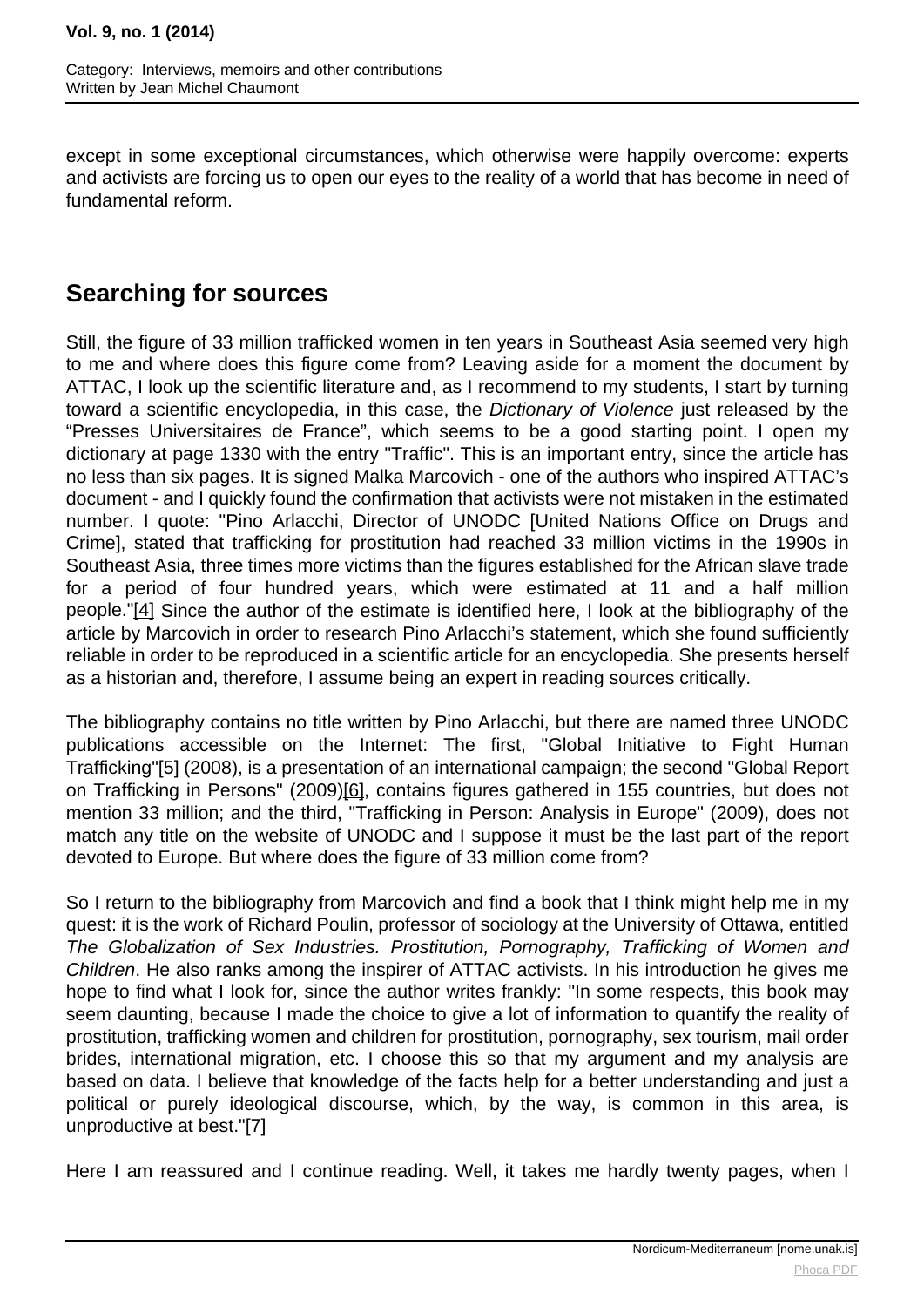<span id="page-2-0"></span>came across what I wanted: "according to Pino Arlacchi the United Nations Office for Drug Control and Crime Prevention, during the 1990s, in Southeast Asia alone, there were three times more victims of trafficking as in the entire history of the African slave trade. He believes that the African slave trade in a period of 400 years counted 11.5 million victims, while trafficking for prostitution only in the region of South-East claimed 33 million victims[."\[8](#page-2-0)] If I were Richard Poulin, I would ask seriously if the author of the article in the Dictionary of Violence did not plagiarize a bit, but this is not my business. The only thing that matters is to find the basis of the estimate. Unfortunately, Richard Poulin does not cite any text signed by its original source (i.e. Pino Arlacchi), but at least it gives us a source: he wrote in a note that the statement is quoted by Demir (2003).

The publication by Jenna Shearer Demir is a research paper for completing an MA and is also available onlin[e\[9\]](#page-2-0). It is entitled Trafficking of Women for Sexual Exploitation: a Gender Based Well-founded Fear? An Examination of Refugee Status Determination for Trafficked Women Prostituted from CEE / CIS Countries to Western Europe.

The paper is about obtaining refugee status for women trafficked for prostitution in the EU or the CIS (former USSR). There seemed to be little chance that I would find the information I look for on Asia's South-East, but I begin reading again. Luck is still with me, because in the first paragraph of the summary of the report the author mentions the 33 million victims: "Approximately 120,000 women and children are trafficked into the European Union every year. Worldwide, estimates range from 700,000 to an astounding 4,000,000 women and children trafficked annually. To put this number into perspective, in the last decade of what is being called 'Modern Slavery', Southeast Asia alone has produced three times as many victims of trafficking than the entire history of slavery from Africa." A footnote is in support of this observation: "From statement by Pino Arlacchi, UN Office for Drug Control and Crime Prevention. 400 years of slavery from Africa produced 11.5 million victims; victims of trafficking in the 1990s in Southeast Asia are estimated to be 33 million. As quoted in Refugee Reports (2000) Vol. 21. No. 5".

As was to be expected, given the different object of Demir's study, there is no more reference to this estimate and it is completely absent from the report itself. However, a "detail" strikes me: the "statement" of Arlacchi quoted by Demir reports 33 million victims of trafficking, but does not specify as Poulin and Marcovich wrote, "trafficking for prostitution." Since Demir did not specify and, in the absence of further clarification, we must believe that the 33 million mentioned includes all forms of trafficking, what allows then Poulin to say - and Marcovich to repeat – that all the victims were trafficked for prostitution? And if one could suspect Marcovich had somehow plagiarized Poulin, an even more serious problem seemed to exist, for the source of Poulin is in no way an expert on trafficking in Asia, and furthermore Poulin lets her say something that she actually does not write. Either someone here is incompetent (he cannot read correctly) or he is dishonest (changing the information), or it is both at once and I'm starting seriously to worry about the credibility of their information.

Demir, in her remarks, also gives us a reference: it is a report from the year 2000 where Arlacchi is quoted. This report is also on the Internet: it is an eight-page document entitled Trafficking in Women and Children: A Contemporary Manifestation of Slavery**[\[10\]](#page-2-0)**. The report is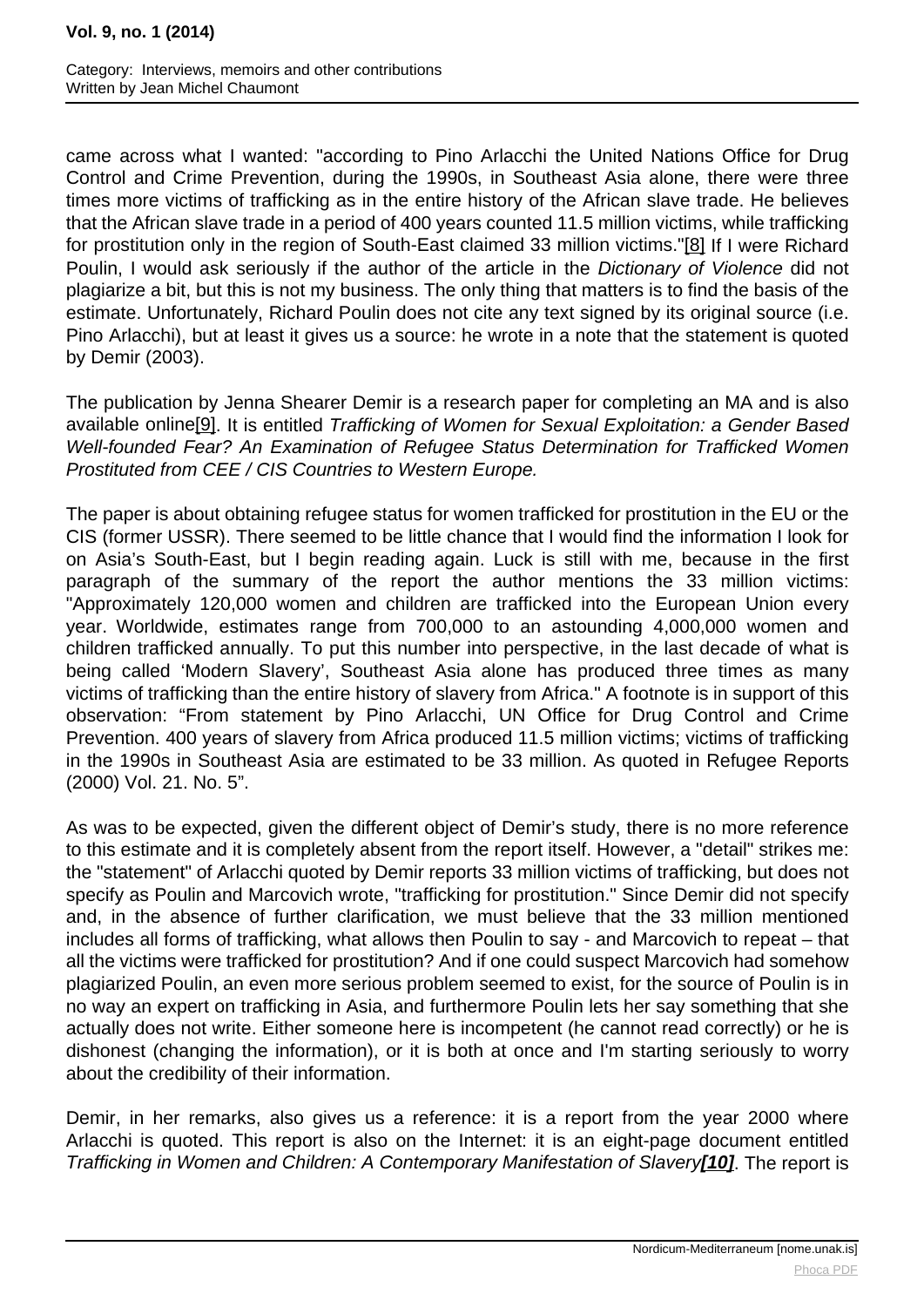<span id="page-3-0"></span>not signed. Hosted on the website of the UNHCR, it comes from an American NGO assisting refugees, the United States Committee for Refugees and Immigrants and consists of a comprehensive presentation of the trafficking of women and children. There are no bibliographic references. It is by no means a scientific text.

Under the heading "Trafficking on the Rise", on the fourth page in the first paragraph is written the following: "According to U.S. Secretary of State Madeline Albright, trafficking in people is the fastest growing criminal enterprise in the world and the third largest source of profits for international organized crime, behind only drugs and guns. Arlacchi from the UN explained, 'In four centuries, about 11.5 million Africans were trafficked into slavery, while in the last decade, more than 30 million women and children may have been trafficked within and from Southeast Asia for sexual purposes and illegal labor'."

So there is the source of Demir: she has herself apparently added three million people to 30 million estimated by Arlacchi, who explicitly wrote "for sexual purposes and illegal labor." At least we have confirmation that over 30 million by Arlacchi turn into 33 million by Demir, apparently included trafficking for prostitution and other forms of trafficking, but our research stops here, since no reference is given.

Recapitulation: Demir reproduced in 2003 (incorrectly) an anonymous document dating from 2000 published by an NGO, Poulin uses in 2004 (incorrectly) Demir, Marcovich recopies Poulin, and in 2011 we find the figure of 33 million stated in the Dictionary of Violence, published by Presses Universitaires de France. None of these authors has made any effort to verify the numbers: they just simply reproduced them uncritically. But we are not yet at the end of our surprises.

Pino Arlacchi is today a member of the European Parliament. I wrote to him directly, as a sociologist to a sociologist<sup>[11]</sup>, to ask him how he had arrived at his estimate. He very kindly responded the next day that his research had been conducted in the late 1990s and he did not remember. He thought he had found it in an ILO publication or, more likely, in the Far Eastern Economic Review[\[12\].](#page-3-0)

Since then, I bought his book. It is titled Slaves. The New Human Trafficking. In the first chapter, intended to open our eyes to the realities of contemporary slavery, he writes: "The dimensions of contemporary slavery are pale figures of the past as very accurate calculations produced by American researchers who examined records and documents on human trafficking from Africa to the New World are proving, victims of trafficking have not exceeded 12 million people in four centuries. In less than thirty years, from the early 1970s to today, the selling of women and children for sexual slavery in Asia is estimated at around 30 million people."[\[13\]](#page-3-0)

This quote deserves some comments. Firstly, to note that Arlacchi is the author of the comparison between the figures of the slave trade and those of contemporary trafficking. Then, to note that the two estimates were not produced by him: he is not responsible for either the former or the latter. Finally, in the game of quoting from each other, several errors were made: the number of slaves went down from 12 million to 11.5 million people, while the number of contemporary victims increased from 30 million to 33 million. The spatio-temporal coordinates of reference, however, got smaller: from three decades towards one decade for the period and from Asia to South-East Asia for the region. Note also that Arlacchi speaks only of trafficking for purposes of sexual exploitation and not of "illegal labor" (clandestine and often forced work), as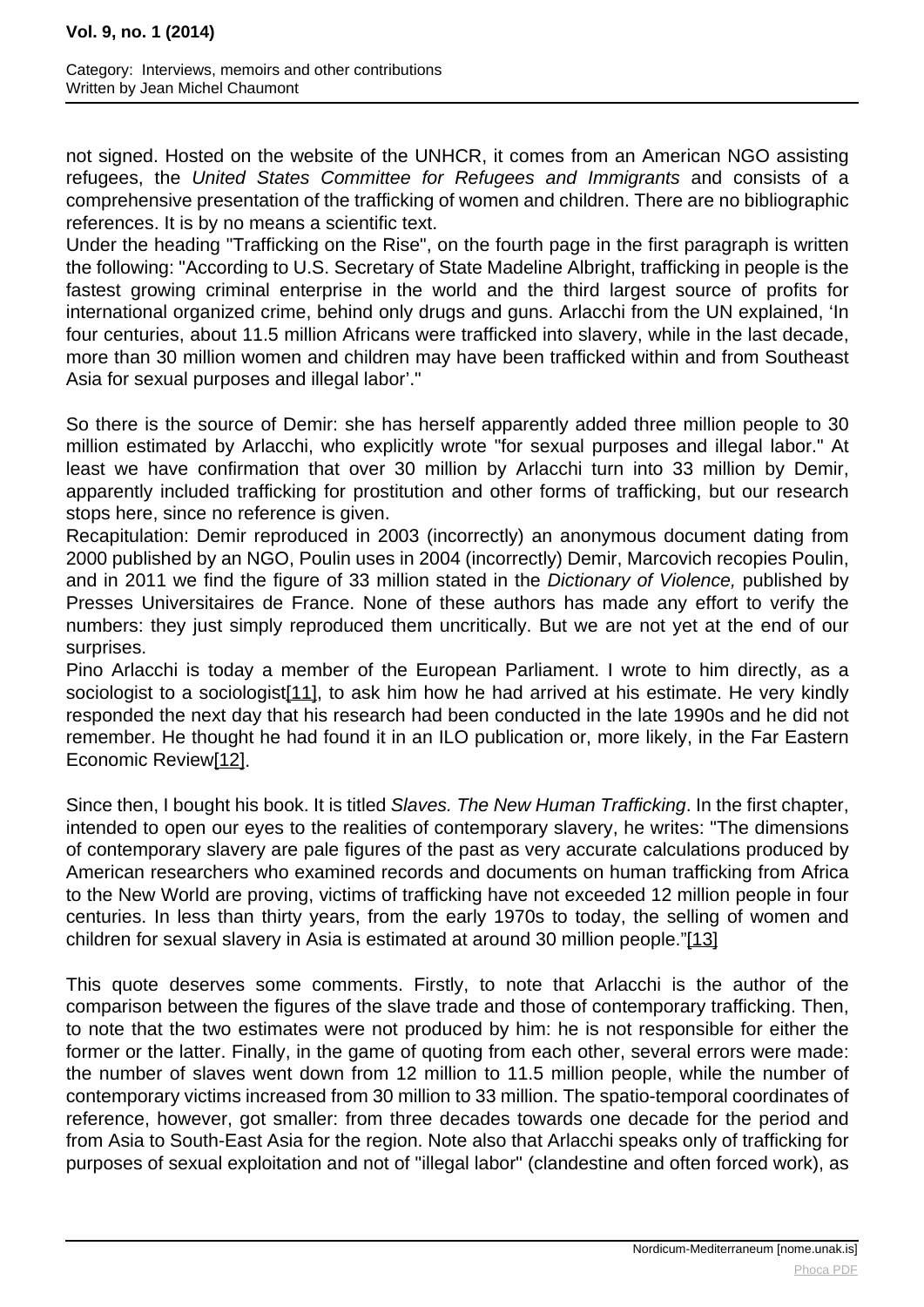<span id="page-4-0"></span>it is quoted in the NGO report in 2000. Finally and most importantly, it is worth looking at the source that Arlacchi gives us: "U.S. News & World Report, 30-4-97." It is a weekly paper not collected by universities and it was not easy to get hold of the article in question (especially since it was not in the number quoted by Arlacchi). But Miriam Lodeweyckx from the Center for American Studies in Brussels found one electronic copy of it, with an article by journalists Victoria Pope and Margaret Loftus entitled "Trafficking in Women. Procuring Sex for Russians Abroad - Even in America "(published April 7, 1997). As its title indicates, it is almost exclusively devoted to the situation in Russia, but to give an idea of the magnitude of the growing phenomenon of trafficking, the journalists write in the fourth paragraph of the article "In bars, massage parlors, and brothels around the world, these young women join the indentured ranks of the global sex industry. Watchdog groups estimate that some 30 million women and children since the early 1970s have fallen victim to the traffickers of human flesh. Many come from Thailand, the Philippines, and other Asian countries".

In other words, an estimate explicitly identified in 1997 as being from unnamed "watchdog groups" finds itself somewhat modified with each new quotation, fourteen years later in a scholarly dictionary and a book of ATTA[C\[14](#page-4-0)]. No scientific research has ever established this number. This is not serious, while the problems discussed - forced prostitution and child prostitution - are serious.

Please forgive me for being so detailed while tracing these numbers; a process that could have been summarized in a few lines – but would you have believed me that the figures were treated with a lightness that is unprofessional for a researcher or those deemed to be such (Arlacchi, Demir and Poulin in this case). They are paid to provide reliable data. I would like to explain the reasons why I find this state of affairs so worrying, first from the perspective of the activists, and then from the perspective of the researcher.

Given the uncertainties surrounding the estimates (Who? What kinds of victims are we talking about? Where? In Asia, South-East Asia, some countries in Asia ... When? Within three decades, a decade?), it would be pointless to test this scientifically. However, it is possible to have more limited estimates and researchers have engaged in the exercise. Thomas Steinfatt et al. are a good example of this. In the past ten years they attempted three times to estimate the number of victims of trafficking in Cambodia<sup>[15]</sup>. I refer to their texts (also available online) where you can verify the methodologies.

It should be noted that since the 1990s the estimate usually repeated over and over again – by the same process of blind repetition we have seen for the 33 million - was in a range of 80,000 to 100,000 "sex slaves" in Cambodia<sup>[16]</sup>. However, at the end of Steinfatt's investigations and with a thousand precautions, he and colleagues conclude that in 2001 there must be about 20,000 prostitutes in Cambodia, with 2500 victims of trafficking. Estimates made then (in 2002 and especially in 2008) give even lower figures, but remain in the same order of magnitude. In other words, compared to the lowest estimates by the aforementioned NGO, Steinfatt arrives at a figure 32 times lower  $(80,000 \text{ divided by } 2.500 = 32)!$ 

Just imagine our reaction if an NGO or an international organization such as the ILO stated that in Belgium the number of people receiving unemployment benefits is 32 times greater than it is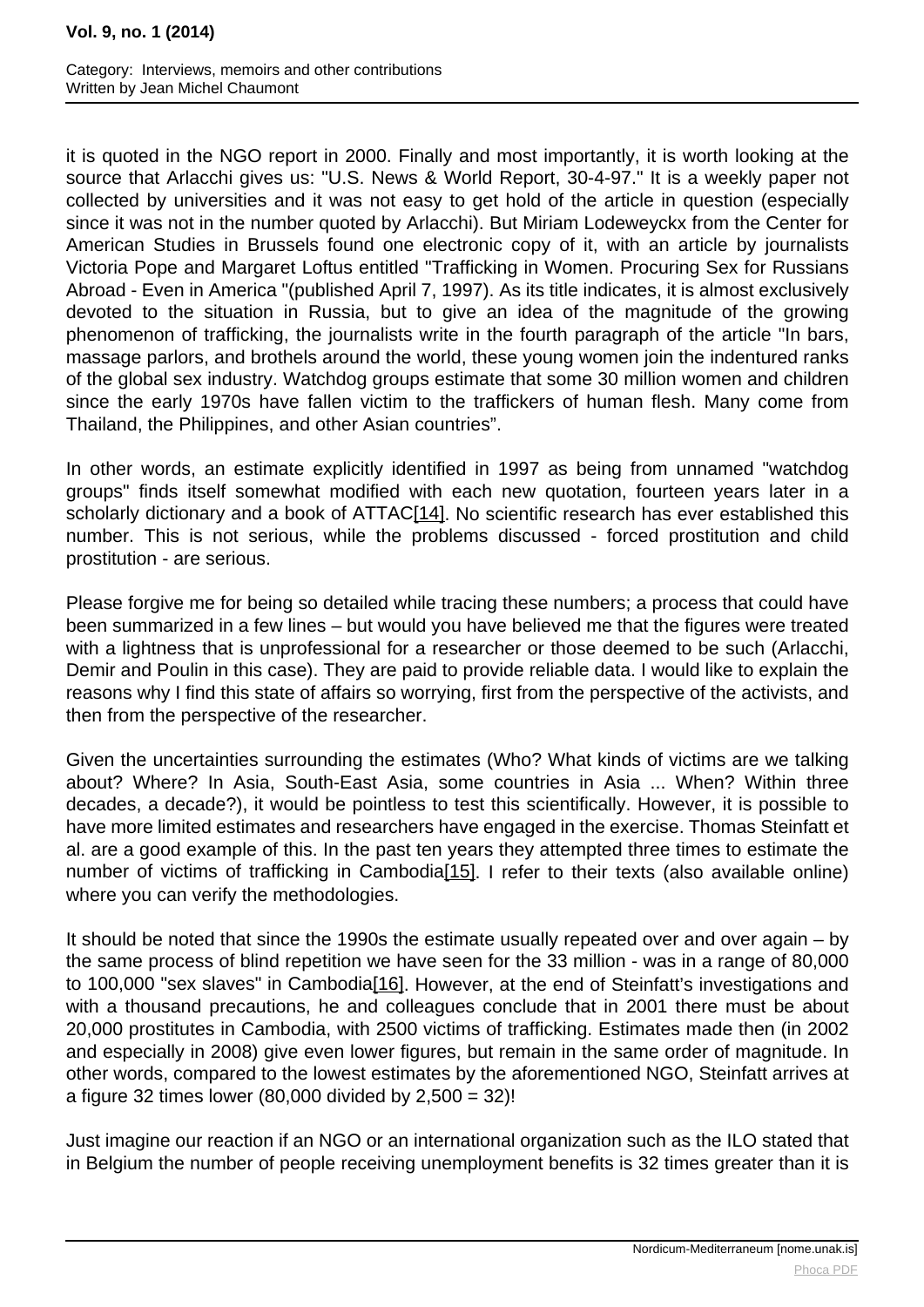<span id="page-5-0"></span>in reality: for 2009, this would mean 1,309,930 multiplied by 32, which is 41,917,760. Just several times the total population of the country! The poor fool who dared to publish these figures would be forever discredited, and if it were an official statistician, there is every reason to dismiss it on the basis of being obviously incompetent. Or imagine the opposite: that the figure provided would be divided by 32 and we would have only forty thousand unemployed people in the country. The problem of unemployment would be almost solved in Belgium, and the country could become a model for its neighbors.

I just want to point this out so we remember that numbers matter. The militant who puts his trust into the alleged "experts" preaching figures absurdly wrong will not be taken seriously by anyone and all his work will be disqualified: if he is so wrong on this point, how are we supposed to trust him on anything else?

Suppose further that the error is not corrected and inspires public policy: be the estimates 32 times higher or 32 times lower, in all cases, these policies would be inevitably doomed to fail. Beyond the damage to the credibility of activists, it is the effectiveness of political actions, which would be undermined if they were based on such estimates. And the "experts" who provide such estimates to the activists discredit at the end the causes they advocate.

# **Researchers and pseudo-experts: a necessary denunciation**

Researchers have also reasons to be concerned about the rantings of those "pseudo-experts", since their status as experts in the public sphere gives them influe[nce\[1](#page-5-0)7]. If it were clear to everyone that these pseudo-experts keep to a purely ideological discourse, it would not have been necessary to make the exercise I undertook: a sociologist working on witchcraft does not need to demonstrate the falsity of witchcraft; it is not his problem. Similarly here, there are more interesting questions to be addressed. For example, taking these pseudo-experts as objects of research, one would wonder how they work, if they themselves believe what they write and what they explain to their audience, etc. Already in 1929, Erich Fromm and Max Kreutzberger had advocated the undertaking of such a research program: Fromm invited researchers to investigate the psychological reasons for the persistent belief in the existence of massive women trafficking, while Kreutzberger suggested a sociological study of people involved in the moral crusade against traffick[ing\[1](#page-5-0)8]. These researches unfortunately have never been conducted for the simple reason that people still believe these pseudo-experts, and their crusade seems therefore still justified.

It is those who enroll in the wake of Fromm and Kreutzberger that are suspected by the pseudo-experts to be the advocates of a new "historical revisionism or denial"[.\[19\]](#page-5-0) It is then the researchers who must justify themselves and excuse themselves for doing their job properly. It is time to reverse the trend and demand that they meet their claims and their "data", which is endlessly repeated<sup>[20]</sup>. This requirement is the daily lot of any researcher and if they pretend to be such, there is no reason that academic activists are exempted from it.

By the way, the means these pseudo-experts use to counter criticism is not scientific debate. Thomas Steinfatt recounts in a recently published article how a powerful anti-trafficking NGO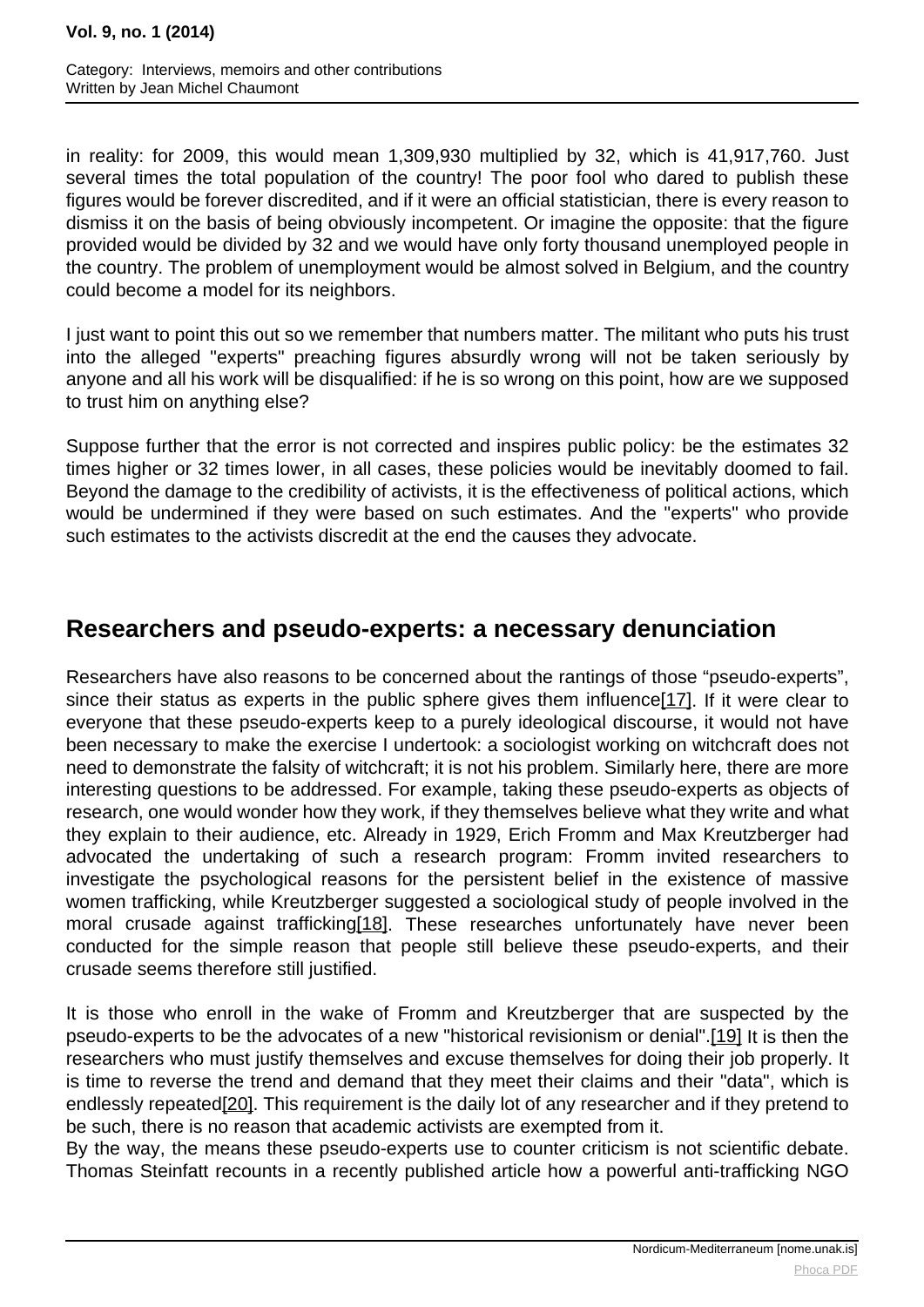<span id="page-6-0"></span>lobbied continuously both U.S. and international authorities (such as UNESCO) to prevent the release of his repo[rt.\[21](#page-6-0)] Closer to home, Malka Marcovich was one of the two referees appointed by the City of Paris during the investigation into prostitution in Paris in 2003 and therefore was in a position to oversee the work of researchers. I could also state similar experiences. The most disturbing is not that these pseudo-experts can inform policy - after all, it is part of the business of ideologists to be effective propagandists - but they seduce and rampant even in the academic world and Malka Marcovich, author of the articles "Traffic" and "Prostitution" in an encyclopedia published by the Presses Universitaires de France, is unfortunately not an isolated example. It is therefore necessary to identify them so it becomes clear to everyone that their work should be taken as surrealist objects of study and not as serious descriptions of reality.

There is still another major reason why the deception must be exposed: the discourse of pseudo-experts has practical consequenc[es.\[22](#page-6-0)] For reasons that are not very difficult to analyze[,\[23\]](#page-6-0) these pseudo-experts' publications were particularly welcome to the Bush administration – and by part of the European left - and had an impact on several substantial decisions: for example, any U.S. federal subsidy was banned for associations in the United States or abroad suspected of "supporting" prostitution, which is by our pseudo-experts inevitably connected to trafficking. Many associations working on reducing the risks for prostitutes rather than the abolition of prostitution are not able getting state funding anymore. In contrast, repressive but ineffective actions like spectacular raids against brothels to "save" the victims are generously supported.[\[24\]](#page-6-0) Raids most often lead to arrests and expulsions of foreign prostitutes, but that does not prevent pseudo-experts for whom by definition all prostitutes are victims of trafficking, claiming to represent the interests of the victims of trafficking.

Many causes probably contribute to the surprising attention pseudo-experts are getting. Some are well-known historical reasons. Indeed the ancestors of our modern pseudo-experts were not unmasked and so their descendants remain able to deceive us. Since the existence of a massive white slave trade at the turn of the last century is supposed to have been "scientifically" proven in the past, why doubting that the phenomenon could be repeated today? But in fact, already in the past, the demonstration was flawed and I found a similar mixture of good intentions, incompetence and dishonesty in the final report of the Committee of Experts of the League of Nations on trafficking women and children published in 1927[.\[25\]](#page-6-0) Nevertheless, they had a lasting impression on the representations of human trafficking and influenced policies against trafficking. It would be unfortunate if history continues to repeat itself.

(Originally published in French in Le Débat, nr. 172, november-december 2012; translated into English by Markus Meckl)

[\[1\]](#page-6-0) Mondialisation de la prostitution, atteinte globale à la dignité humaine, Mille et une nuits, 2008. I will also refer here to the document: Mondialisation de la prostitution. [http://www.france.ATTAC.org/archives/IMG/pdf/Mondialisation\\_de\\_la\\_prostitution.pdf](http://www.france.ATTAC.org/archives/IMG/pdf/Mondialisation_de_la_prostitution.pdf).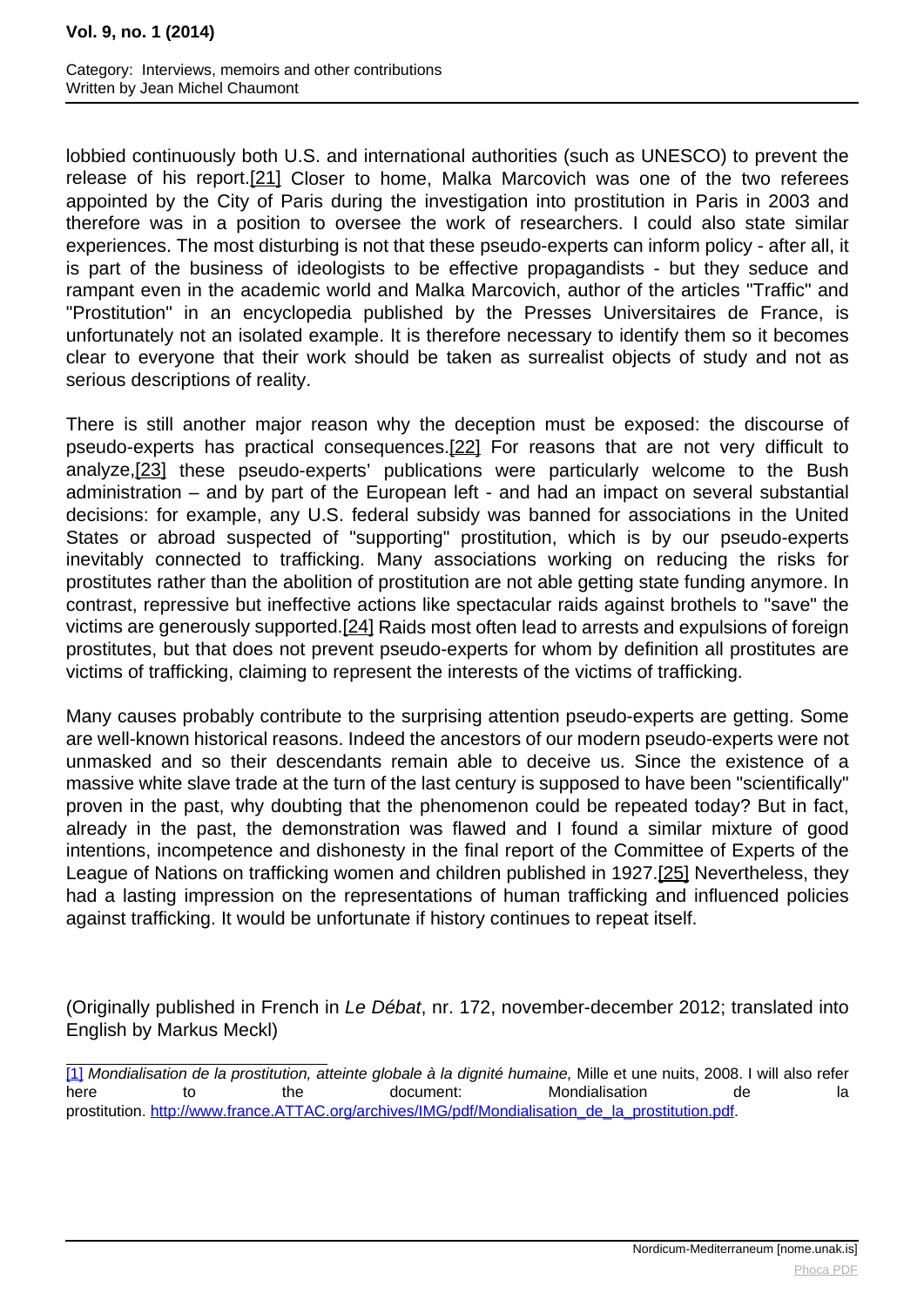<span id="page-7-0"></span>[\[2\]](#page-7-0) Compare: Françoise Gendebien, « Et maintenant, c'est l'amour qu'on importe ... », La Revue nouvelles, nr. 3 March 2005, pp. 71 – 74 ; see also Evelyn Nakano Glenn, Forced to care. Coercion and Care giving in America, Cambridge, Harvard University Press, 2010.

[\[3\]](#page-7-0) The names of Richard Poulin, Elaine Audet, Malka Marcovich, Claudine Legardinier, Yolande Geadah, Judith Trinquart, Janice G. Raymond are quoted in this context. I do not know all of them, but the first one is a colleague of mine, Professor in Sociology recently retired from the University of Ottawa and M. Marcovich is a historian.

[\[4\]](#page-7-0) Dictionnaire de la violence, edited by Michela Marzano, puf, 2011, p. 1331.

[\[5\]](#page-7-0) Cf. [http://www.unodc.org/pdf/gift%20brochure.pdf,](http://www.unodc.org/pdf/gift%20brochure.pdf) consulté le 7 octobre 2011.

[\[6\]](#page-7-0) [http://www.unodc.org/documents/human-trafficking/Global\\_Report\\_on\\_TIP.pdf](http://www.unodc.org/documents/human-trafficking/Global_Report_on_TIP.pdf), consulté le 7 octobre 2011.

[\[7\]](#page-7-0) Richard Poulin, La Mondialisation des industries du sexe. Prostitution, pornographie, traite des femmes et des enfants, Ottawa, Les Éditions de L'Interligne, 2004, p. 45.

[\[8\]](#page-7-0) Ibid., p. 67.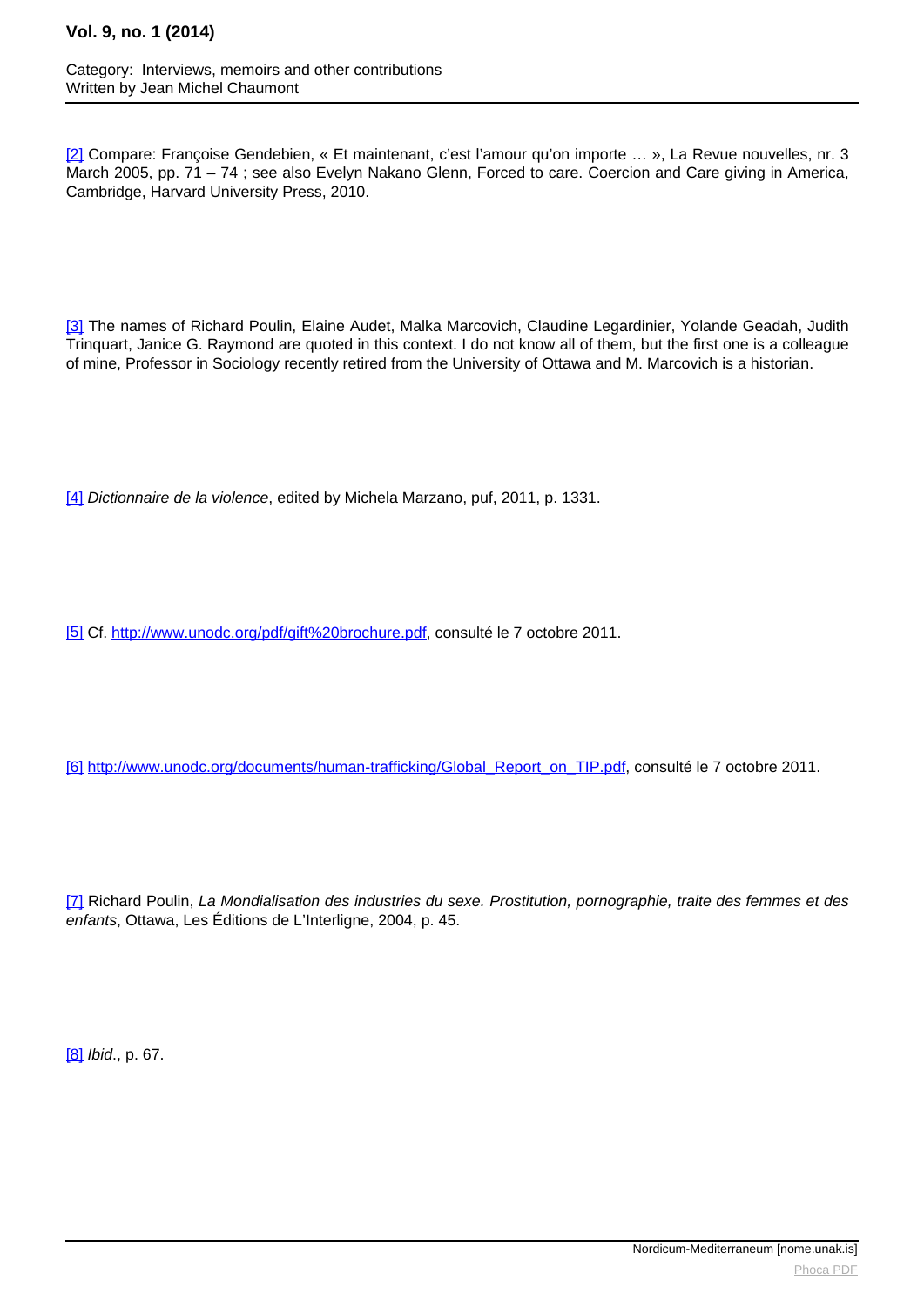<span id="page-8-0"></span>[\[9\]](#page-8-0) Jenna Shearer Demir, Trafficking of Women for Sexual Exploitation: a Gender Based Well-founded Fear? An examination of refugee status determination for trafficked prostituted women from CEE/CIS countries to Western Europe <http://sites.tufts.edu/jha/files/2011/04/a115.pdf.>

[\[10\]](#page-8-0)United States Committee for Refugees and Immigrants, Trafficking in women and children: a contemporary manifestation of slavery , 1 July 2000, <http://www.refworld.org/docid/3c58099b8.html>.

[\[11\]](#page-8-0) According to his biographie on Wikipédia,Pino Arlacchi is still professor for sociology at the University of Sassari ([http://fr.wikipedia.org/wiki/Pino\\_Arlacchi,](http://fr.wikipedia.org/wiki/Pino_Arlacchi) consulted at the 7th Octorber 2011.

[\[12\]](#page-8-0) Mail from the 7th October 2011.

[\[13\]](#page-8-0) Pino Arlacchi, Schiavi. Il nuovo traffico di esseri umani, Milan, Rizzoli, 1999, p. 14.

[\[14\]](#page-8-0) Please notice that also Pino Arlacchi could not resist modifying his own source, because according to the journalist the estimation of the « watchdog groups » does not concern specifically Asia. Perhaps they meant the whole world? The journalist only writes the « many » are coming from Asian countries.

[\[15\]](#page-8-0) Thomas Steinfatt et al., « Measuring the Number of Trafficked Women in Cambodia : 2002. Part 1 of a Series », Accepted for presentation at The Human Rights Challenge of Globalization in Asia-Pacific-us : The trafficking in persons, especially women and children ; Steinfatt T., (2003), « Measuring the Number of Trafficked Women and Children in Cambodia : A Direct Observation Field Study. Part III of a Series », 2003 ; Thomas Steinfatt et Simon Baker, « Measuring the Extent of Sex Trafficking in Cambodia-2008 », siren Trafficking Estimates, uniap, 2011.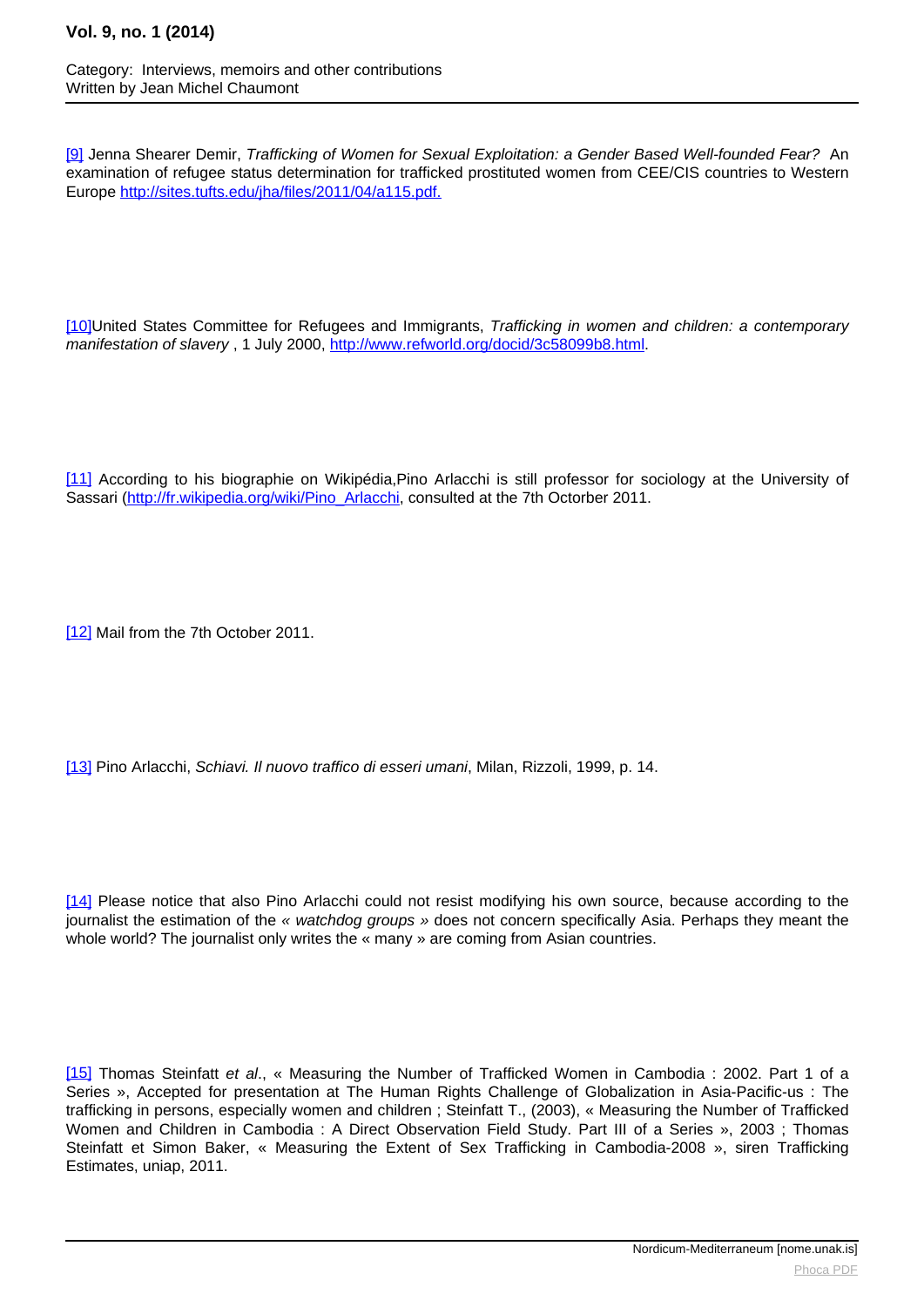<span id="page-9-0"></span>[\[16\]](#page-9-0) See for example the Sao Sary Foundation: <http://ssf.org.kh/1/index.php/child-protection>.

[\[17\]](#page-9-0) As an expert Malka Marcovich contributed to the Sub-commision on prostitution and human trafficking for prostitution in 2002 with an report on: Le Système de la prostitution : une violence à l'encontre des femmes. Commission nationale contre les violences envers les femmes, Mars 2002. [http://www.ladocumentationfrancaise.fr/rapports-publics/024000228/index.shtml.](http://www.ladocumentationfrancaise.fr/rapports-publics/024000228/index.shtml)

[\[18\]](#page-9-0) Eric Fromm, « Zur Psychologie des Mädchenhandels und seiner Bekämpfung », Judische Wohlfahrtspflege und Sozialpolitik, n° 4, 1929, pp. 294-303, and Max Kreutzberger, « SchluBwort », ibid., pp. 303-308.

[\[19\]](#page-9-0) Like the title of chapter IV by Malko Marcovich suggest: IV.Négationnisme ou révisionnisme historique.

[\[20\]](#page-9-0) Marcovich already in 2006 copied Poulin in the "Black book of women's condition" published by Christine Okrent, were she repeats the same numbers. The text is also online: <http://storage.canalblog.com/38/54/412709/23124823.pdf>. retrieved on 7 Octobre 2011.

[\[21\]](#page-9-0)Thomas Steinfatt, « Sex Trafficking in Cambodia : Fabricated Numbers versus Empirical Evidence », Crime, Law and Social Change, n° 56, 2011, pp. 443-462.